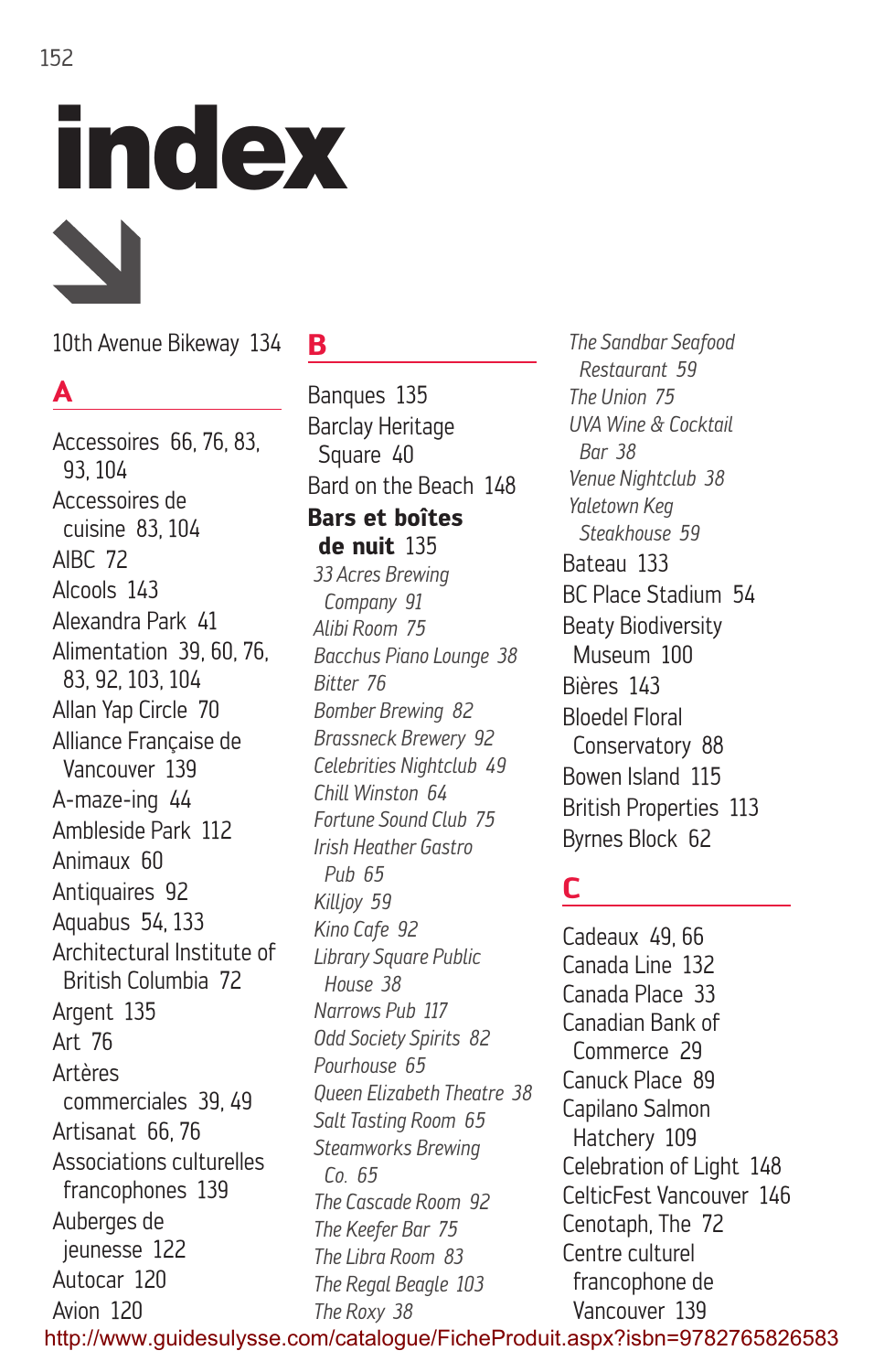**Centres** commerciaux 39, 117 Centre-ville 28 Charleson Park 55 Chinatown 67 Chinatown Millennium Gate 70 Chinese Cultural Centre 70 Chinese Cultural Centre Museum and Archives 71 Christ Church Cathedral 33 Cleveland Dam and Capilano River Regional Park 110 Climat 135 Commercial Drive 77 Contemporary Art Gallery 51 Coup de cœur francophone 149 Crescent, The 88 Cypress Bowl Road 115 Cypress Mountain 115 Cypress Provincial Park 115

# **D**

Dancing on the Edge 148 David Lam Park 51 Davie Village 41 Décalage horaire 136 Deep Cove 112 Déplacements 130 **Distributeurs** automatiques 135 Dominion Building 72 Downtown Eastside 67 DOXA Documentary Film Festival 147

Dragon Boat Festival 147 Drive, The 77 Dr. Sun Yat-Sen Chinese Garden 70 Dr. Sun Yat-Sen Park 71

# **E**

East Vancouver 77 Électricité 137 Enfants 83 Engine 374 51 English Bay Beach 41 Erickson, Arthur 34

#### **F**

Fairmont Hotel Vancouver 33 False Creek 50 False Creek Ferries 54 False Creek Ferry 133 Festival d'été francophone de Vancouver 147 **Festivals et événements** 145 *Bard on the Beach 148 Celebration of Light 148 CelticFest Vancouver 146 Coup de cœur francophone 149 Dancing on the Edge 148 DOXA Documentary Film Festival 147 Dragon Boat Festival 147 Festival d'été francophone de Vancouver 147 Nouvel An chinois 145 Polar Bear Swim 145 PuSh International Performing Arts Festival 145 Terry Fox Run 148*

*The Vancouver International Writers Fest 149 Vancouver Cherry Blossom Festival 146 Vancouver Chinatown Festival 148 Vancouver Folk Music Festival 148 Vancouver Fringe Festival 148 Vancouver International Children's Festival 147 Vancouver International Film Festival 149 Vancouver International Jazz Festival 147 Vancouver International Storytelling Festival 146 Vancouver International Wine Festival 146 Vancouver Marathon 147 Vancouver Pride Parade 148 Vancouver Sun Run 147 VanDusen Botanical Garden's Festival of Lights 149* Fleurs 92 Football canadien 142 Football européen 142 Formalités d'entrée 120 Francophones 139

# **G**

Galeries d'art 60, 66 Gallery Row 94 Gaoler's Mews 64 Gare ferroviaire du Canadian Pacific 105 Gastown 61 Gastown Steam Clock 62 Gay, quartier 41 Gordon Smith House 114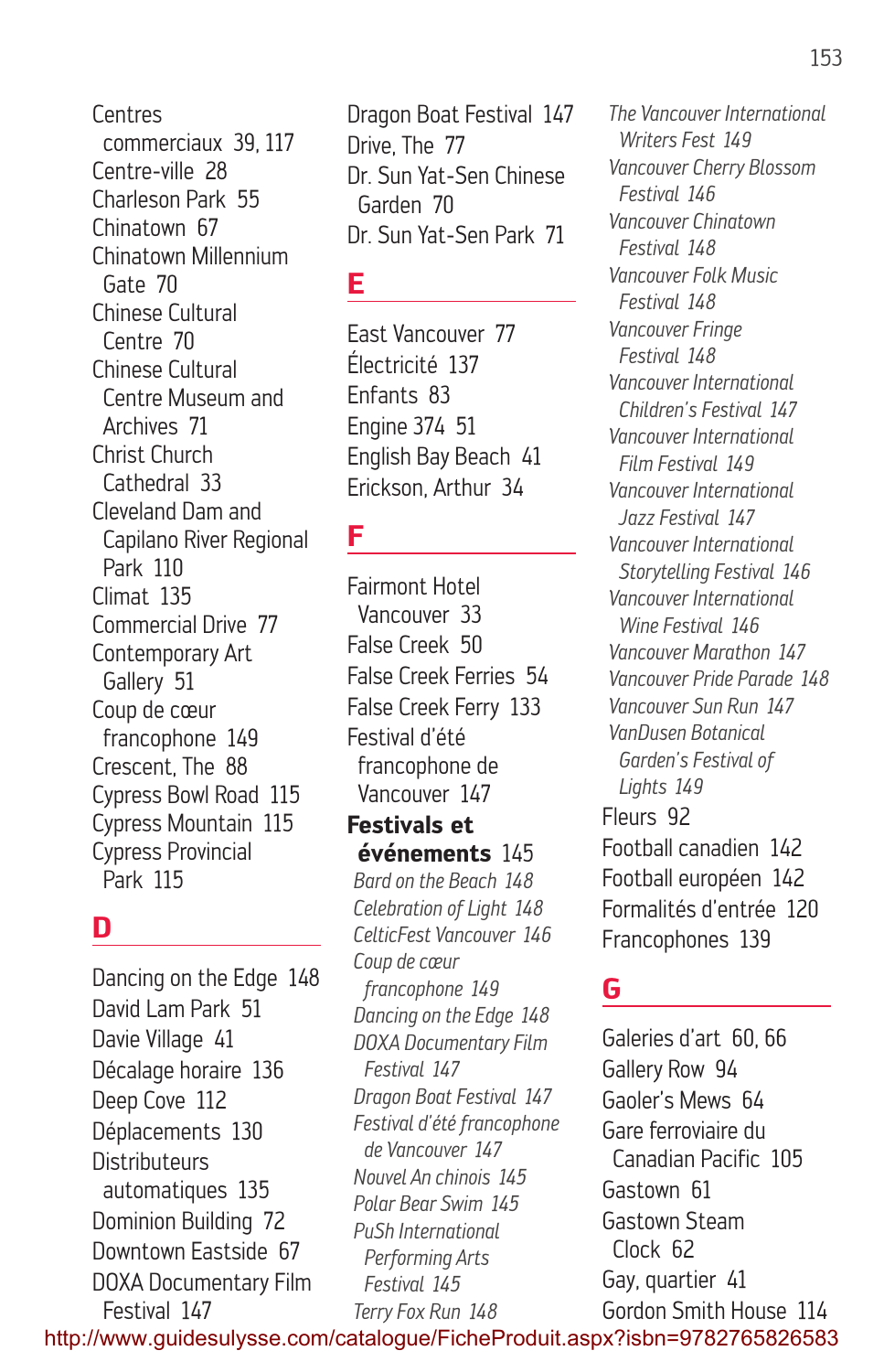Grandview Park 80 Granite Assemblage 113 Granville Entertainment District 36 Granville Island 50 Granville Island Brewing Company 59 Granville Island Market 57 Granville Island Water Park 57 Granville Street 35, 94 Grouse Mountain 110 Grouse Mountain Refuge for Endangered Wildlife 110 Grouse Mountain Skyride 110

# **H**

Hastings-Sunrise 80 Heather Bikeway 134 **Hébergement** 122 *910 Beach Avenue Apartment Hotel 129 Auberge Vancouver 124 Beachview Retreat Bed & Breakfast 130 Best Western Downtown Vancouver 124 Blue Horizon Hotel 127 Carmana Plaza 124 Coast Plaza Hotel & Suites 128 Douglas Guest House 129 Empire Landmark Hotel 127 Executive Hotel Le Soleil 125 Fairmont Hotel Vancouver 125 Granville Island Hotel 129 Hampton Inn & Suites 124 HI-Vancouver Central 122*

*Holiday Inn Hotel & Suites 130 Hostelling International Vancouver Downtown 122 Hotel at the Waldorf 129 L'Hermitage Hotel 125 Metropolitan Hotel 125 Oceanside Downtown Vancouver Hotel 126 Opus Boutique Hotel 129 Pan Pacifc Vancouver 125 Park Inn & Suites by Radisson on Broadway 129 Pinnacle Hotel at the Pier 130 Pinnacle Vancouver Harbourfront 125 Rosellen Suites at Stanley Park 128 SameSun Backpackers Lodge 122 Shangri-La Hotel 126 Sheraton Vancouver Wall Centre 126 Sunset Inn and Suites 127 The Buchan Hotel 126 The Fairmont Waterfront 126 The Listel Hotel 128 The Sutton Place Hotel 125 The Sylvia Hotel 127 The Westin Bayshore 128 The Westin Grand 125 UBC Housing and Conference Centre 130 Vancouver Hostelling International Jericho Beach 122 Victorian Hotel 123 Wedgewood Hotel & Spa 126 YWCA 123* Heritage Hall 85 Heures d'ouverture 137

Hockey 142 Horseshoe Bay 114 Hôtel de ville de Vancouver 84 Hotel Europe 62 H.R. MacMillan Space Centre 98 Hudson House 61

# **J**

Jericho Beach Park 98 John Hendry Park 80 Jours fériés 137

# **K**

Kid's Market 57 Kitsilano 94, 95

#### **L**

Landing, The 61 Lee Building 71 Librairies 103 Lighthouse Park 114 Lions Gate Bridge 46 Little Italy 77 Location d'appartements 122 Lonsdale Quay Market 108 Lookout! at Harbour Centre, The 28 Lynn Canyon Park and Ecology Centre 111

#### **M**

MacDonald House 89 MacLean Park 77 Magazines et journaux 104 Main Street 84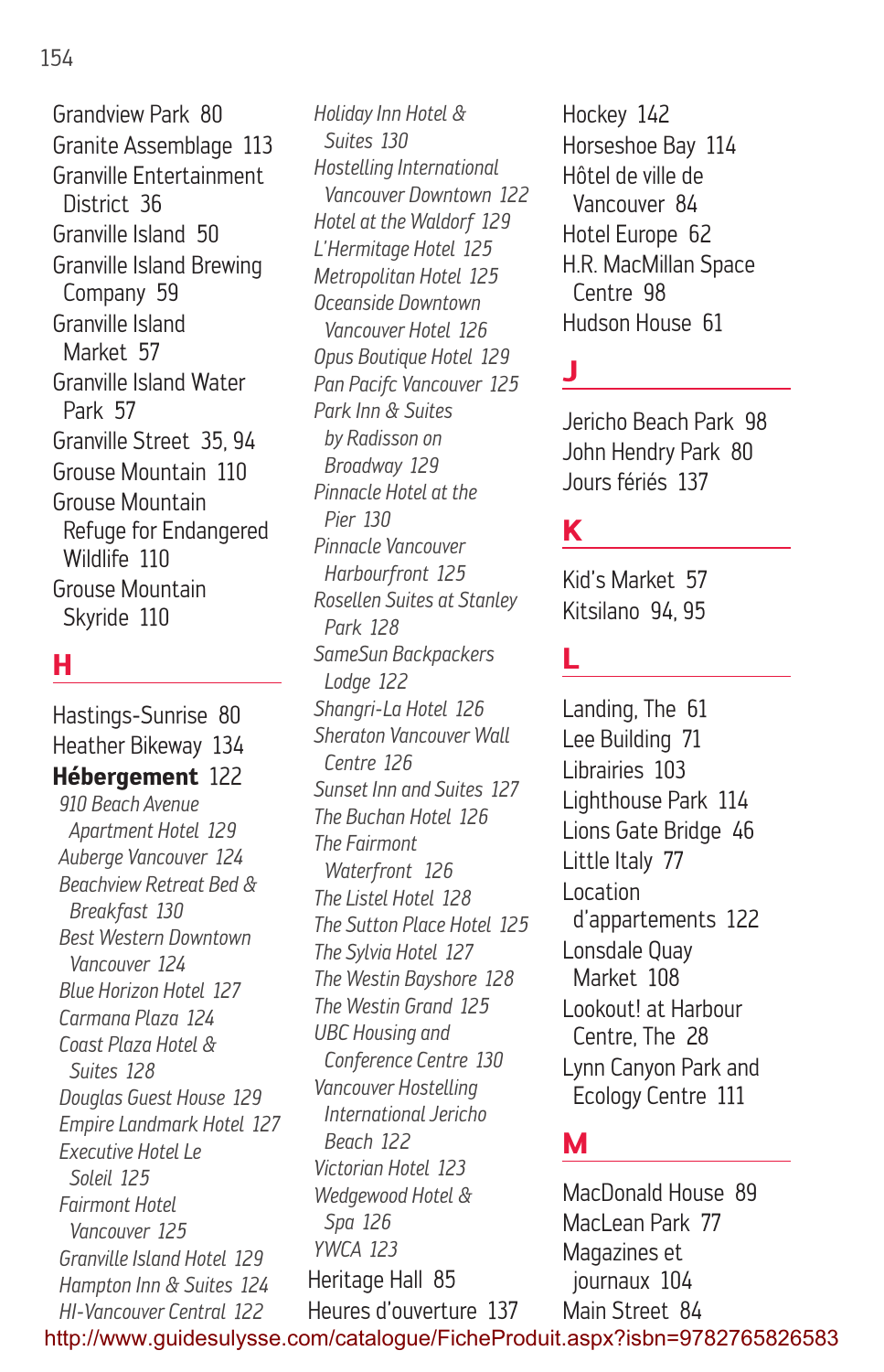Maison de la Francophonie de Vancouver 139 Malkin Bowl 49 Maple Tree Square 62 Marchés 117 Marine Building 29 Matériel d'artistes 92 McRae House 89 Mission Indian Reserve 108 Monnaie 135 Morton Park 44 Mountain Ziplines 110 Mount Pleasant 84 Mount Seymour Provincial Park 111 **Musées** *Beaty Biodiversity Museum 100*

*Chinese Cultural Centre Museum and Archives 71 Contemporary Art Gallery 51 H.R. MacMillan Space Centre 98 Museum of Anthropology (MOA) 99 Museum of Vancouver 95 Old Hastings Mill Store Museum 98 Roedde House Museum 40 Science World at Telus World of Science 55 Vancouver Maritime Museum 98 Vancouver Police Museum 72 West Vancouver Museum 113* Museum of Anthropology 99

Museum of Vancouver 95 Musique 83

#### **N**

Nitobe Memorial Garden 100 North Vancouver 105 Nouvel An chinois 145

# **O**

Old Hastings Mill Store Museum 98 Olympic Village 55 Orpheum, The 39

## **P**

Pacific Centre 39 Pacific Spirit Regional Park 99 Papeterie 93

#### **Parcs**

*Alexandra 41 Ambleside 112 Capilano River 108 Capilano Suspension Bridge 108 Charleson 55 Cleveland Dam and Capilano River 110 Cypress 115 David Lam 51 Grandview 80 Jericho Beach 98 John Hendry Park 80 Lighthouse 114 Lynn Canyon 111 MacLean 77 Morton 44 Mount Seymour 111 Vanier 95 Waterfront 108*

*Whytecliff 114* Passeports 120 **Plages** *English Bay 41 Jericho 98 Second 47 Spanish Banks 98 Third 47 Wreck 99* Playland 81 Plein air 49, 93 Polar Bear Swim 145 Pourboire 138 Presse écrite 139 Prospect Point 46 Provincial Law Courts 35 Punjabi Market 85 PuSh International Performing Arts Festival 145

# **Q**

Queen Elizabeth Park 88

# **R**

Raven and the First Men 100 Renseignements touristiques 140

#### **Restaurants** 140

*Acme Café 74 Ask for Luigi 74 Ba – Le Sandwich Shop 73 Bao Bei Chinese Brasserie 73 Beaucoup Bakery & Café 101 Bestie 73 Biercraft Tap & Tapas Bar 81 Boathouse Restaurant 117 Brix Restaurant & Wine Bar 57*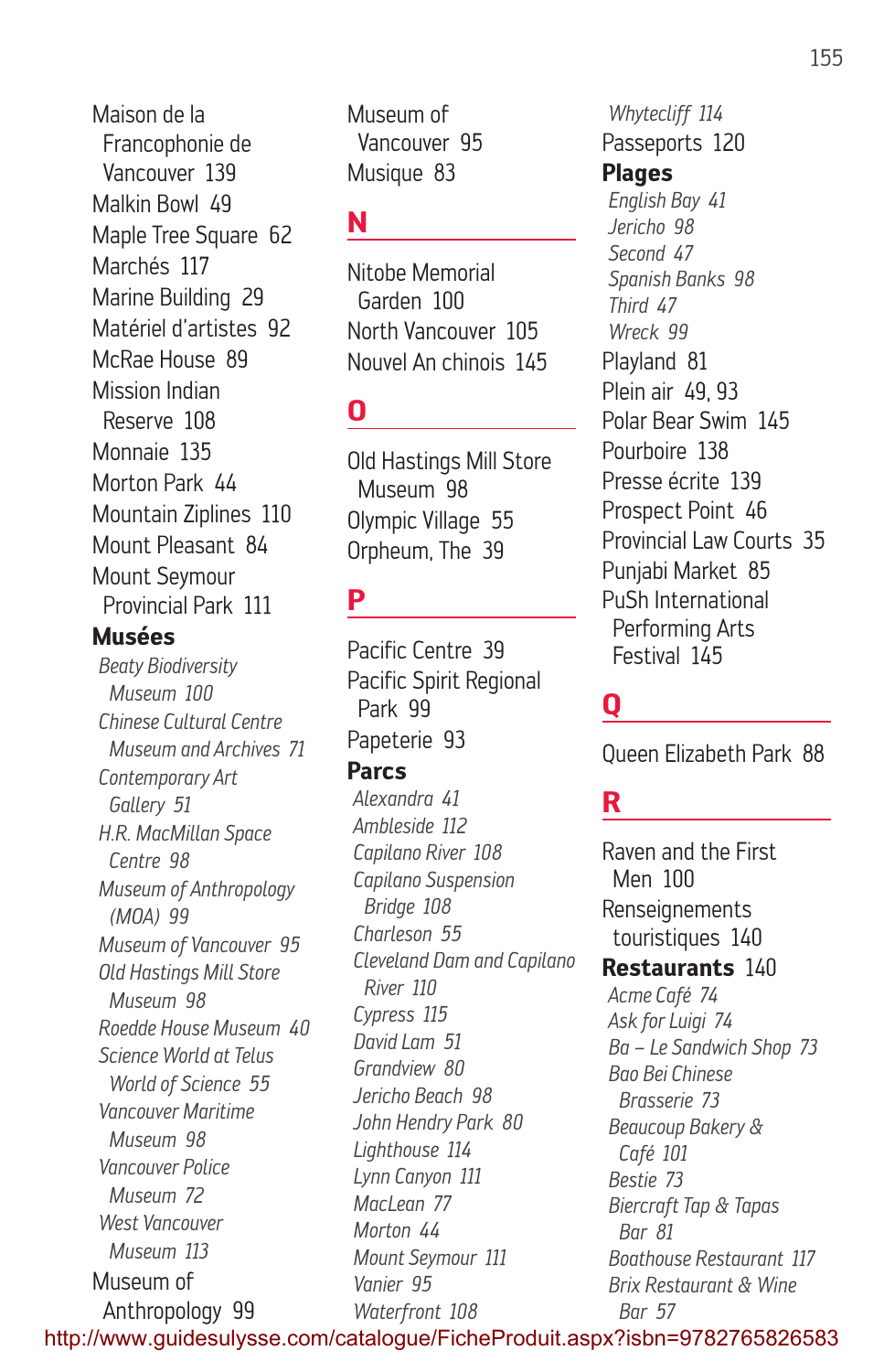**Restaurants** *(suite) Burgoo 116 Butter Baked Goods 102 Cactus Club Cafe 47 Cadeaux Bakery 64 Cafe Crema 116 Cafe Luxy 47 Café Medina 37 Café Salade de Fruits 101 Caffè Artigiano 36 Chambar 75 CinCin Ristorante & Bar 37 Cioppino's Mediterranean Grill & Enoteca 58 Continental Coffee 81 Cuchillo 74 Diva at the Met 37 Dockside Restaurant 58 Dolce Amore Gelateria 81 Earnest Ice Cream 90 East is East 90 Edible Canada 59 Epicurean Caffé Bistro 102 Fable 103 Farmer's Apprentice 102 Finch's 36 Forty Ninth Parallel 90 Gallery Café & Catering 37 Go Fish 58 Hapa Izakaya 48 Havana 81 Hawksworth Restaurant 37 Heirloom Vegetarian Restaurant 101 Hon's Wun-Tun House 73 JJ Bean 90 Kitanoya Guu 37 L'Abattoir 64 La Casa Gelato 81 La Mezcaleria 81 La Quercia 103 La Régalade 117 La Taqueria Pinche Taco Shop 90 Le Crocodile 38 Left Bank 48*

*Les Faux Bourgeois 90*

*Lolita's South of the Border Cantina 48 Market by Jean-Georges 38 Meat & Bread 74 Motomashi Shokudo 47 Musette Caffè 73 Nelson the Seagull 64 Nicli Antica Pizzeria 74 Nook 47 Nuba 74 Phnom Penh 73 Pizzeria Farina 73 Prado Café 81 Prospect Point Café 48 Provence Marinaside 57 Rangoli 101 Revolver Coffee 73 Rodney's Oyster House 58 Roundel Cafe 82 Salmon House 117 Savary Island Pie Company 116 Save on Meats 74 Seasons in the Park 91 Sophie's Cosmic Café 102 Stepho's Souvlaki Greek Taverna 47 Tacofino Commissary 82 Tavola 48 The Acorn 91 The Diamond 64 The Flying Pig 57 The Naam 102 The Red Wagon 82 The Sandbar Seafood Restaurant 59 The Teahouse Restaurant 49 Thierry 37 Thomas Haas Fine Chocolates & Patisserie 116 Tojo's 91 Toshi Sushi 90 Tractor Foods 103 Turk's On the Drive 81 Urban Thai Bistro 57 Vij's 102*

*Water St. Café 64 Wildebeest 74* Robson Square 35 Robson Street 35 Roedde House Museum 40 Rogers Arena 55 Roundhouse 51 Roundhouse Community and Recreation Centre 54 Royal Bank 29

# **S**

Saint-Roch 98 Sam Kee Building 70 Santé 141 Science World at Telus World of Science 55 SeaBus 132 Seaside Greenway 54, 133 Seawall, The 45 Second Beach 47 Sécurité 141 Services financiers 135 Shanghai Alley 70 Shaughnessy 88 SkyTrain 132 Soccer 142 South Granville 94 Souvenirs 49, 66 Spanish Banks Beach 98 Spiritueux 143 Sport professionnel 142 Stanley Industrial Alliance Stage 94 Stanley Park 40 Stanley Park Ecology Society 45